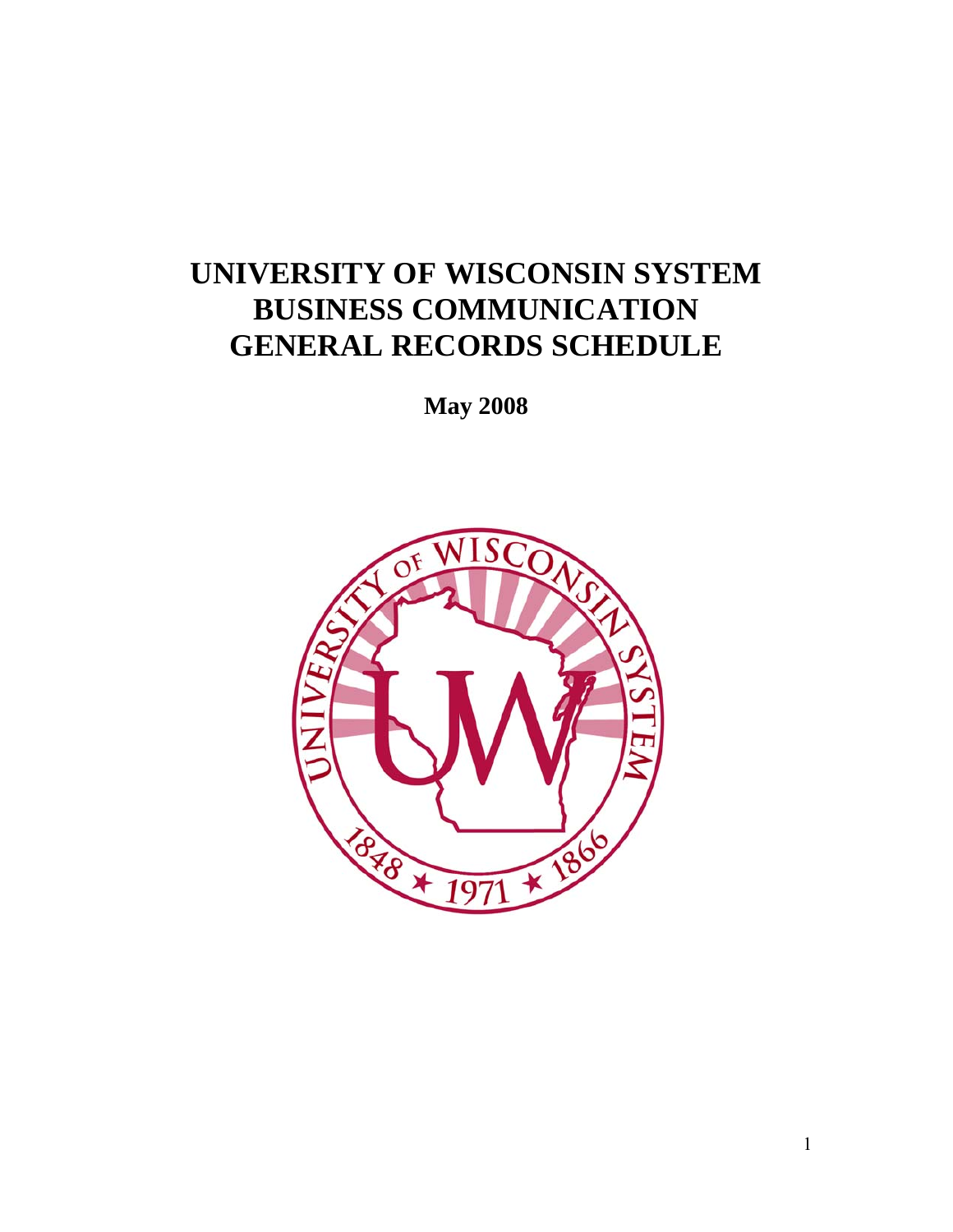## **UNIVERSITY OF WISCONSIN SYSTEM: GENERAL RECORDS SCHEDULES FOR BUSINESS COMMUNICATION**

#### **I. INTRODUCTION AND PURPOSE**

The University of Wisconsin System comprises fifteen distinct institutions, many of which create and receive records that are similar in purpose and utility. In the interest of efficiency, therefore, this records schedule identifies two categories of records that are common to all University of Wisconsin institutions, so as to avoid making each institution secure a distinct retention schedule for the same categories of records.

This document also provides guidance to University of Wisconsin System employees regarding what does and does not comprise a public record, which will in turn allow University employees to retain for a discrete time period and thereafter destroy expired public records, as well as those materials that do not comprise public records.

- **II. SCOPE:** The records schedules described within this document include the following University Records:
- ۩ Business Communication: Routine
- ۩ Business Communication: Transitory

#### **III. UTILITY AND FUNCTION OF INFORMATION PROVIDED WITHIN THIS DOCUMENT.**

**A. Preservation of Historical Documents**. Historically, University records have been preserved in paper files. Presently however, advances in technology are beginning to present a viable alternative to paper records: electronic data stored in computer systems. Using electronic data to store University records presents a potentially fatal flaw, however, because electronic data decays over time. Thus, unlike paper records, with the passage of time electronic records lose information as it randomly slips away in bytesized chunks, unless software updates are consistently purchased, installed, and maintained.

Because of this aspect of information technology systems, records storage within an information system must comply with the legal requirements set forth in: Regent Policy Document 3-2: University of Wisconsin System Public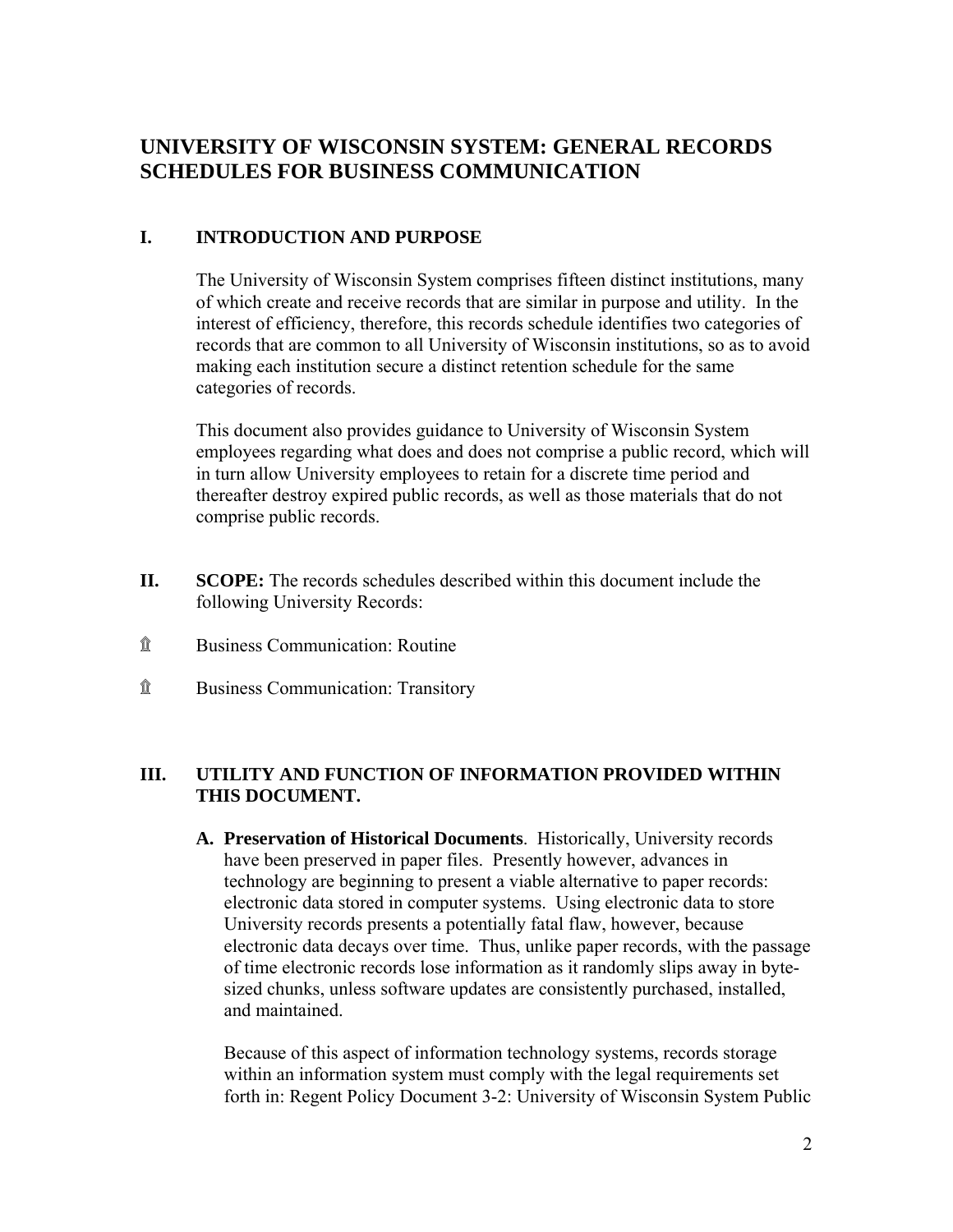Records Management; and Chapter Adm 12: Electronic Records Management–Standards and Requirements. Please carefully review these documents prior to storing official copies of public records upon information systems and if you have questions or concerns, then please seek assistance from the records officer at their respective University of Wisconsin institution

**B. Use of the Systems Approach.** To as great an extent as possible, the records schedules included within this document were developed using a systems approach. That is, the substantive information contained within an individual document, rather than the document's format, is the basis for the descriptor of each document. This is because the format for some documents is dynamic in nature and subject to administrative change. Thus, the descriptors for each document are as comprehensive as possible without relying upon format or form names.

Due to these changes, however, there may be instances in which an individual records schedule does not reflect the exact title or name of a form as used by the originator of a document. In such cases, if a University employee has difficulty determining whether a document comprises a record by reviewing the descriptive information contained within both the document and a records schedule, then employees seek assistance from the records officer at their respective University of Wisconsin institution.

- **C. Minimum Retention Established and Permanent Retention Procedure.** The records schedules included within this document establish minimum retention periods for each type of record. The disposition of each record is assumed to be destruction after its minimum retention period. However, expired records may be retained, for as long as they are needed as a resource for performing future projects on behalf of the University of Wisconsin.
- **D. Materials That Do Not Comprise Public Records.** Under Wisconsin law, many materials do not comprise public records. Therefore, non-records should be retained only so long as they are useful as a resource for performing the transaction of public business on behalf of the University of Wisconsin System. Thereafter, in the interest of efficiency and proper resource management, they must be destroyed.

The following materials are not public records, under Wis. Stats. §§ 16.61 and 19.35:

- 1. **Duplicates.** Public records do not include duplicate copies of records, the original copies of which are in the custody of an office contained within the University of Wisconsin System Administration, and which are maintained by a University employee only for convenience or reference and for no other substantive purpose.
- 2. **Unsolicited Notices or Invitations.** Public records do not include unsolicited notices or invitations received by a University employee,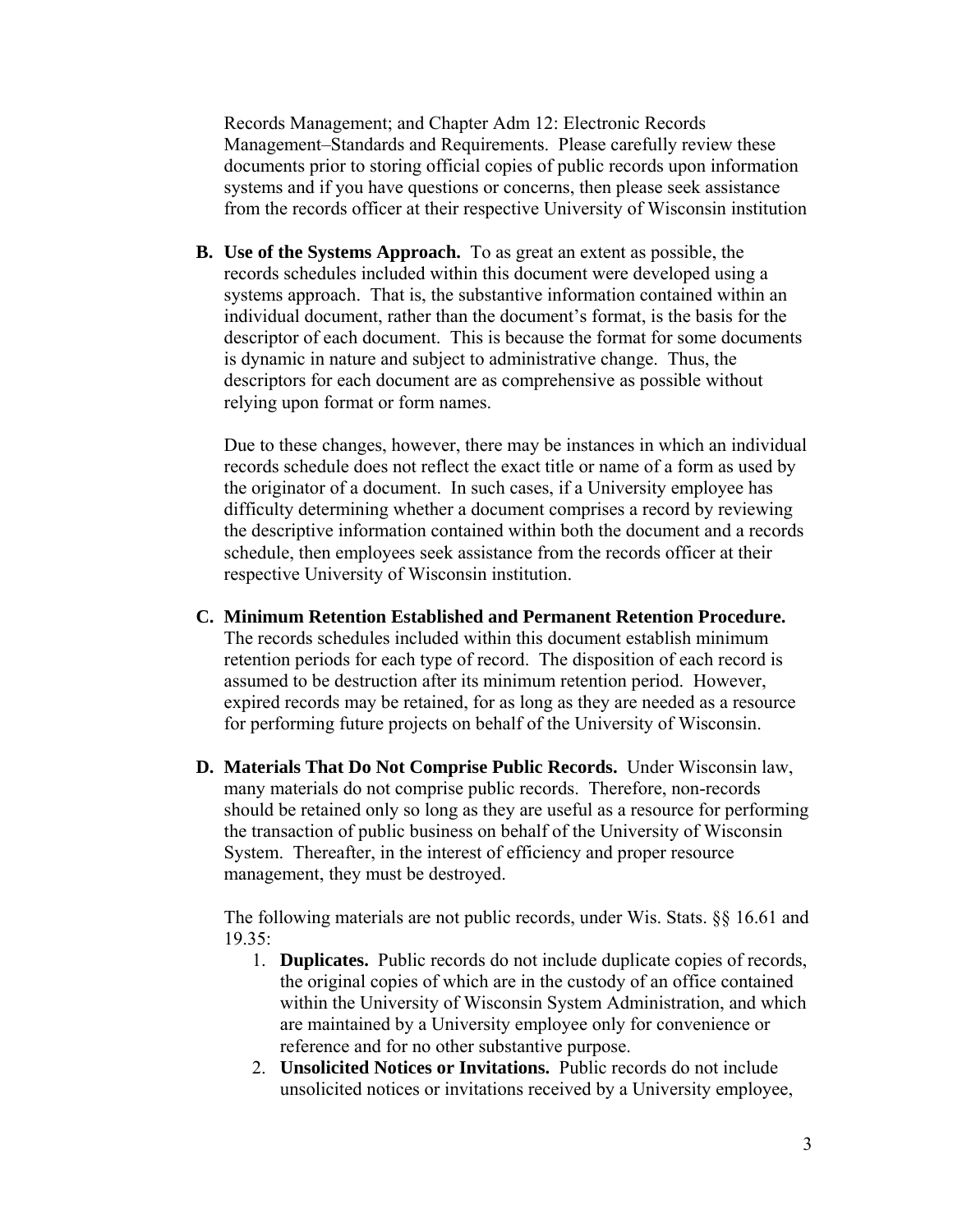which are not related to any official action taken, proposed, or considered by the University of Wisconsin System.

- 3. **Drafts, Notes, and Preliminary Computations.** Public records do not include drafts, notes, preliminary computations, and like materials, but only if they are intended for personal use by an individual University employee or prepared by a University employee in the name of the person for whom the employee is working.
- 4. **Routing Slips and Envelopes.** Public records do not include routing slips and envelopes.
- 5. **Personal Materials.** Public records do not include materials that are purely the personal property of a University employee and that have no relation to his or her office.

Please note that non-records should be destroyed as soon as possible, concurrent with the time at which they are no longer useful as a resource for performing the transaction of public business on behalf of the University. Moreover, personal materials should neither be created nor retained by a University during the regular course of business.

Also note that if non-records are retained beyond the time they are no longer useful as a resource for performing the public business on behalf of the University, then under Wisconsin law, duplicates, unsolicited notices, invitations, routing slips and envelopes would have to be turned over to a requester in response to a relevant public records request, and in response to audit or litigation proceedings. Wis. Stats. §§ 13.94, 19.35, and 804.01. Moreover, even though non-records such as drafts, notes, preliminary computations, and personal materials are not subject to disclosure under the public records law, they are subject to disclosure during litigation or audit proceedings. Wis. Stats. §§ 13.94, 19.35, and 804.01.

#### **IV. CONDITIONS AFFECTING FINAL DISPOSITION.**

All recommended dispositions stated within this schedule may be carried out by University of Wisconsin institutions without further consultation or approval from the University of Wisconsin Archives, legal services, or internal audit with the following exceptions:

**A. Public Records Request.** If a public records request is received by an office for any record or records included within this schedule, then the record(s) cannot be destroyed until the request is granted, or until at least sixty days after the date the request is denied. Court orders may extend this time period. If necessary and upon request, the Office of General Counsel will provide guidance to University of Wisconsin institutions regarding public records requests.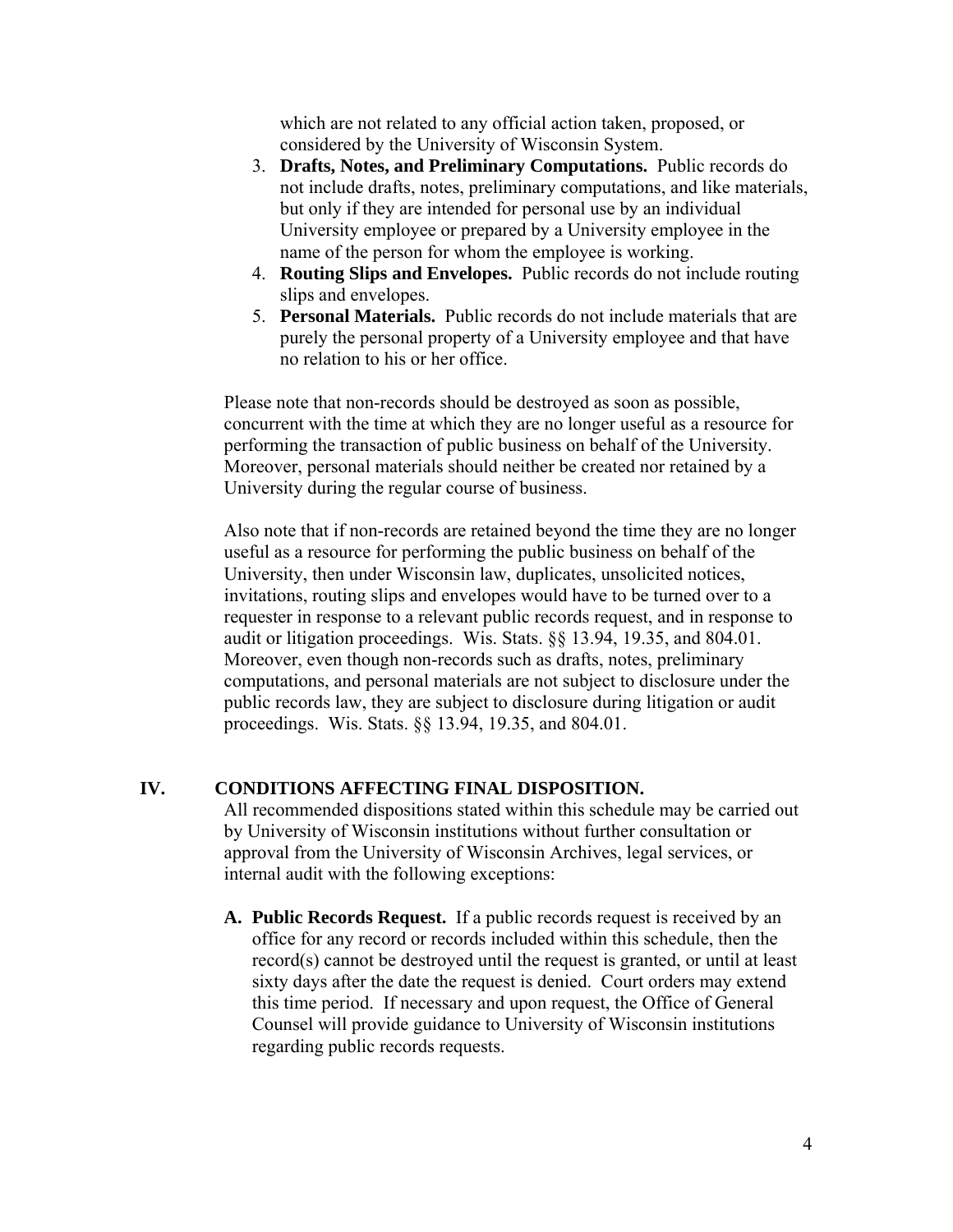**B. Litigation or Audit.** Each University of Wisconsin institution must not only retain records that are the subject of pending litigation or audit, but also suspend any disposition until such time as the litigation or audit is completed. In order to be valid, however, requests for records relating to open audit must be filed with the affected University of Wisconsin institution. And if that institution is not apprised of pending litigation or audit, then that department is not responsible for retaining records longer than the retention periods specified within this document.

### **V. UNIVERSITY OF WISCONSIN GENERAL RECORDS SCHEDULES**

| $RDA$ #UWBC0001 | <b>Business Communication:</b><br>Routine | Retention Period: Retain for<br>six months after a business<br>activity or project is |
|-----------------|-------------------------------------------|---------------------------------------------------------------------------------------|
|                 |                                           | completed.                                                                            |

Routine communication has continuing value as a public record, because it is directly connected to the transaction of public business that is conducted by university employees. Routine communication comprises the normal communication that occurs when university employees, and sometimes their colleagues who are not university employees, work together to transact public business on behalf of the University of Wisconsin System.

Routine communication has no historical value; never includes records that set forth university policies, guidelines, procedures, or directives; and does not formalize the business processes of the University of Wisconsin System.

Routine communication can be memorialized using many different types of business tools, and it includes but is not limited to communication that:

- (1) Allows university employees, and sometimes non-employees, who are in different physical locations to discuss and perform routine aspects of business activities or projects on behalf of the University of Wisconsin System;
- (2) Records routine aspects of the decision-making process that occurred between colleagues during the lifecycle of a business activity or project;
- (3) Assists employees in administering routine facets of a university activity or business project; or
- (4) Allows employees to disseminate to their colleagues routine, substantive materials that are related to a university activity or business project.

Due to its routine nature, this type of communication is necessary only for a period of six months after a business activity or project is finished, and thereafter, it can be destroyed.